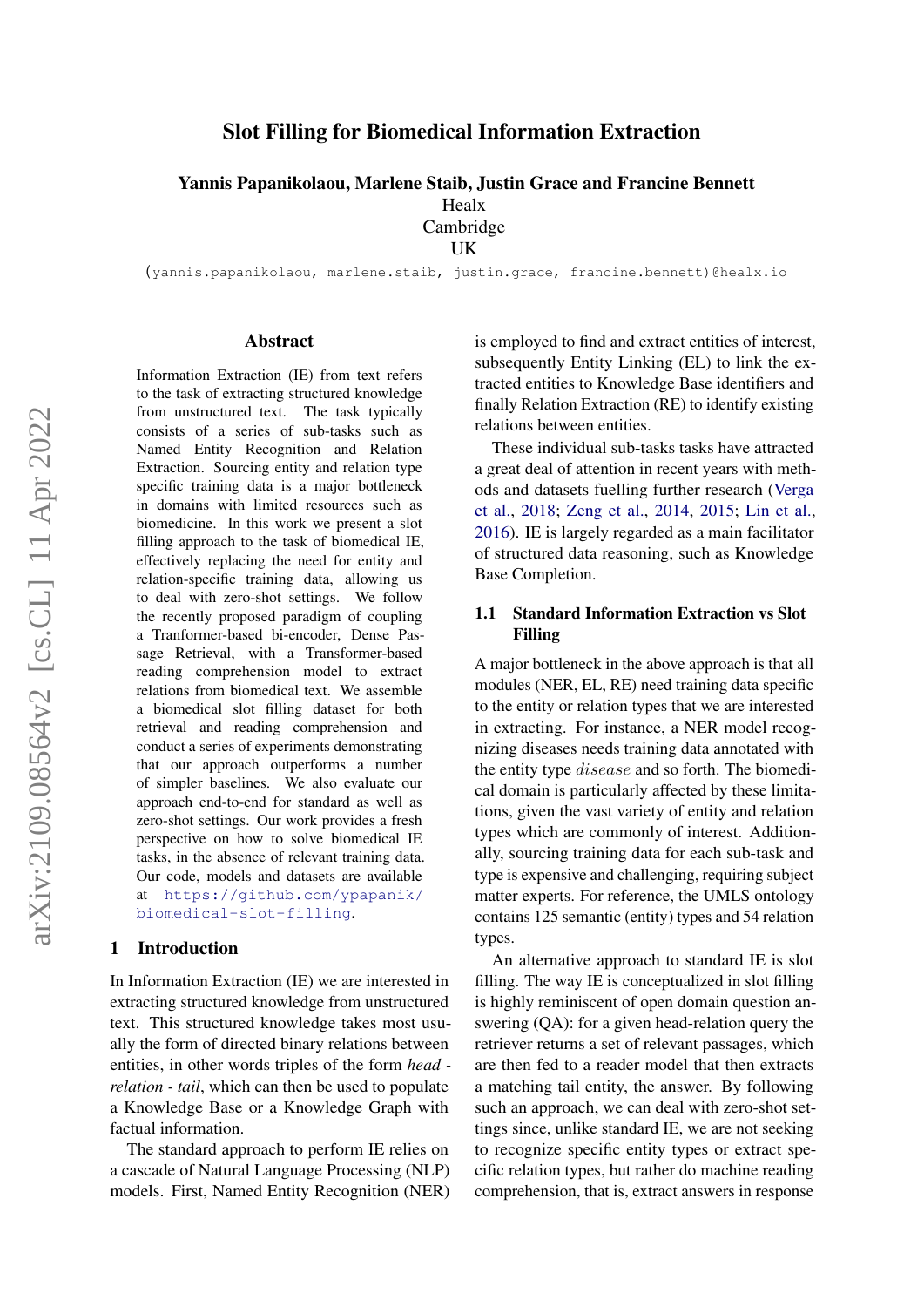to queries. Importantly, this approach extends to relation types that were unseen during training, effectively reducing the need for re-training and redeployment of a model deployed into production.

Furthermore, standard IE requires processing of every single sentence of the given corpus through its different modules (NER, EL, RE). In contrast, the computational cost of slot filling is much smaller as it performs retrieval and reading comprehension on far fewer queries to extract relations. As an example, Hetionet [\(Himmelstein et al.,](#page-7-1) [2017\)](#page-7-1) contains around 2.25M relations, but they can be formulated in around 46k distinct queries, of the form *head-relation*<sup>[1](#page-1-0)</sup>.

As a final point we summarize below how the two approaches would materialize in a production setting, to make their differences more apparent. We note that standard IE might involve additional tasks, such as coreference resolution (which we do not describe here for simplicity):

Standard IE:

- For each sentence, recognise entities with NER model
- For each recognised entity, link to an entity identifier from a Knowledge Base, discarding entries that cannot be linked.
- For each sentence that contains more than one recognized entity, extract relations between the entities with a RE model.
- Aggregate relations per sentence, resolving potential conflicts.

Slot filling:

- For each entity in the Knowledge Base and each possible relation type, consider all possible head - relation pairs and construct the relevant queries, in a form *head - relation*[2](#page-1-1) .
- For each query, retrieve the top k relevant documents with a retriever model.
- For each query-retrieved document pair, perform reading comprehension, extracting zero, one or multiple answers, i.e., relation tails.

• For each answer, link to an entity identifier from a Knowledge Base, discarding entries that cannot be linked.

# <span id="page-1-3"></span>1.2 Slot Filling: General vs Biomedical Domain

Although similar in most aspects, slot filling in the general domain against slot filling in the biomedical and more broadly the scientific domain differ in a few key ways. The first lies in the link between relations and entities. In the general domain, a specific relation type will often imply a specific entity type as well, whereas this rarely holds in biomedical literature. Consider for example a relation *child-of* in the general domain, where we expect both head and tail of the relation to be entities of type *person*, as opposed to a relation *(up)regulate* in biomedicine where the head might be *gene* or *drug* equivalently. These nuances in the language used render the task of slot filling more challenging in biomedicine.

Another, perhaps more critical aspect relates to retrieval and more specifically how we build and evaluate on a retrieval dataset. In the general domain, a slot filling query, or more broadly a question within the QA framework, will most often have a unique answer<sup>[3](#page-1-2)</sup>, whereas this rarely holds when mining the biomedical literature. For instance, consider the examples illustrated in Table [1](#page-2-0) coming from two well established general domain benchmarks, Natural Questions [\(Kwiatkowski et al.,](#page-7-2) [2019\)](#page-7-2) and zsRE [\(Levy et al.,](#page-7-3) [2017\)](#page-7-3) against two datasets from the biomedical domain, BioASQ [\(Tsatsaronis et al.,](#page-8-3) [2015\)](#page-8-3) and our slot filling dataset (BioSF).

This difference has a number of implications both for training and evaluation. With respect to training, one of the major successes of neural-based retrieval methods has been attributed to being able to present the model with hard negatives, i.e., examples were a previous version of the retriever (or a simpler statistical retriever) have failed. When, for example, we have a query-answer pair that mentions that Barack Obama's wife is Michelle Obama, and the model returns a passage that does not include the string "Michelle Obama", we can relatively safely consider this a false positive and use that passage as a hard negative. This helps the algorithm correct mistakes and improve. In

<span id="page-1-0"></span><sup>&</sup>lt;sup>1</sup>In other words, if we were trying to build a KB from biomedical text that would contain these 2.25M relations, we would require to perform around 46k queries on our index to retrieve relevant documents.

<span id="page-1-1"></span><sup>2</sup>With this formulation a head and a tail can be used interchangeably, by just changing the relation type, e.g. a *drugtreats-disease relation* can also be cast to *disease-is treated by-drug* without additional training data.

<span id="page-1-2"></span> $3$ We are implicitly referring only to factoid queries here which is the case for most open domain QA datasets; queries of list type would have multiple answers in any case.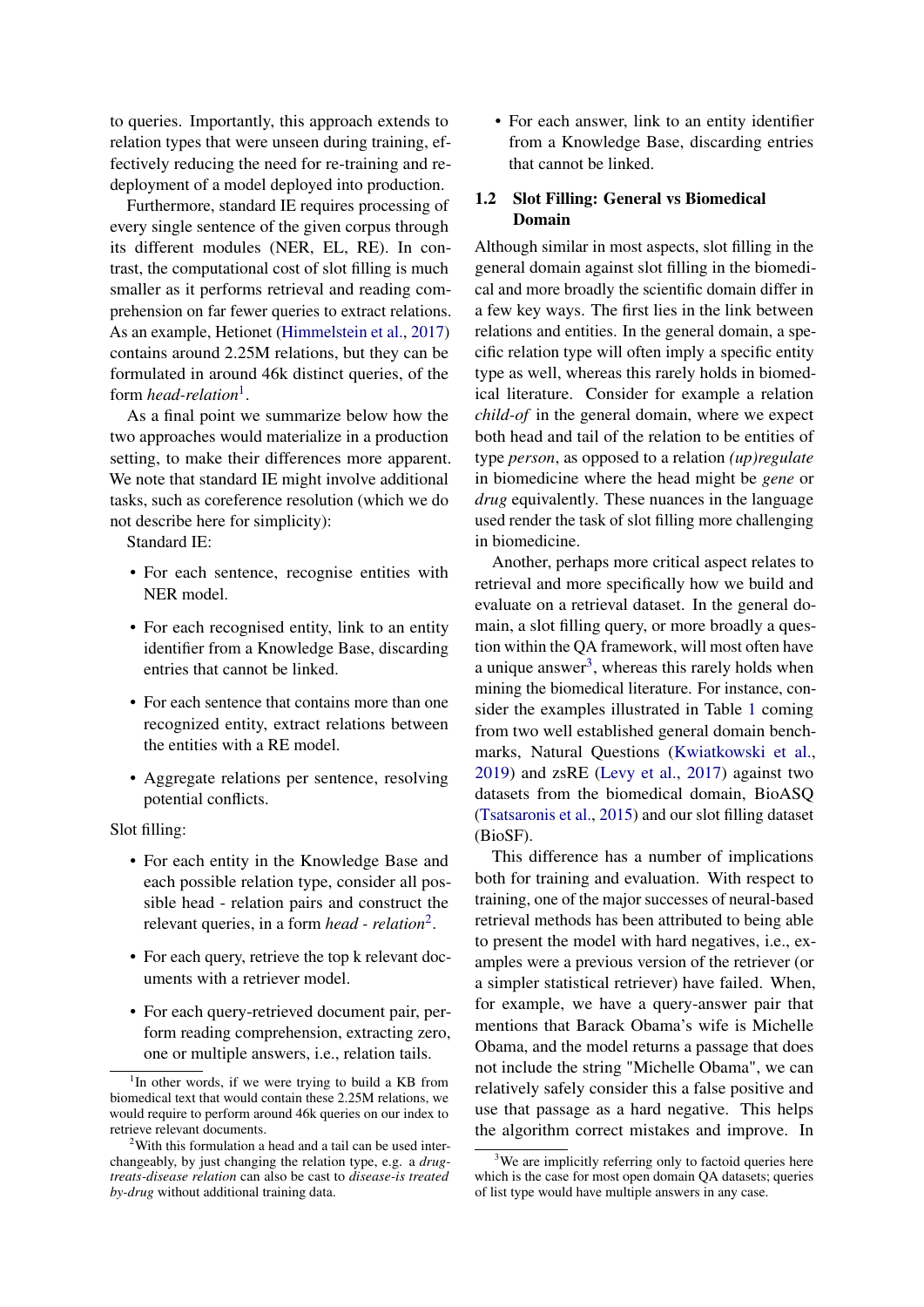<span id="page-2-0"></span>

| Dataset       | Query                                          | Answer(s)                 |
|---------------|------------------------------------------------|---------------------------|
| NQ            | when is the next deadpool movie being released | May 18, 2018              |
| NQ            | what was the first capital city of australia   | Melbourne                 |
| zsRE          | Elmer George [SEP] spouse                      | Mari Hulman George        |
| zsRE          | Boone River [SEP] mouth of the watercourse     | Des Moines River          |
| <b>BioASQ</b> | What are the main indications of lacosamide?   | 'epilepsy', 'analgesic'   |
| <b>BioASQ</b> | Which metabolite activates AtxA?               | 'CO2', 'bicarbonate'      |
| <b>BioSF</b>  | sildenafil [SEP] regulator                     | 'L765A', 'F786A', 'F820A' |
| <b>BioSF</b>  | Amprenavir [SEP] interacts with                | 'rifabutin', 'ritonavir'  |

Table 1: Examples of queries for general domain benchmarks (NQ, zsRE) vs biomedical domain benchmarks (BioASQ, BioSF). Queries in the biomedical domain usually involve multiple valid answers, as opposed to the general domain.

biomedicine on the other hand, if we have an example stating that sildenafil regulates a mutation L765A, we cannot be sure that all alternative strings extracted by the model are true negatives, as there may be other valid answers that we cannot validate due to our Knowledge Base being incomplete. This compromises our ability to build gold standard training data and we are presented with a situation similar to the one encountered in distant supervision, where unlabeled examples are considered as negatives but might be positives in some cases. Practically, this leads to a noisy training set which may reduce model accuracy.

During evaluation of a biomedical retriever, we encounter the same problem, in the sense that we might obtain misleading low performance since unknown correct passages might rank higher than the known correct ones. This leads to an imperfect, i.e., "silver" quality, evaluation regime making it hard to compare approaches and models.

In this work we aim to address the challenges mentioned in the two previous subsections. Specifically,

- We provide a short review of the relevant work in Section [2.](#page-2-1)
- We contribute a novel formulation of biomedical IE as a slot filling task, to address few-shot or zero-shot settings in Section [3.](#page-3-0)
- We release a new benchmark for biomedical slot filling, dubbed *BioSF* which we describe in Section [4.](#page-3-1)
- We train a biomedical dense passage retriever along with a biomedical reading comprehension model for slot filling, using BioSF. We provide the models publicly.

• We present an evaluation of our approach over several baselines on BioSF, which we are able to outperform by a large margin, in Section [5.](#page-4-0)

# <span id="page-2-1"></span>2 Related Work

Recent years have witnessed a series of significant advances in the field of QA, primarily owing to the Transformer architecture [\(Vaswani et al.,](#page-8-4) [2017\)](#page-8-4) and the BERT self-supervised pre-training paradigm [\(Devlin et al.,](#page-6-0) [2019\)](#page-6-0). These advances, both in terms of methods [\(Chen et al.,](#page-6-1) [2017;](#page-6-1) [Lin](#page-7-4) [et al.,](#page-7-4) [2019;](#page-7-4) [Guu et al.,](#page-7-5) [2020;](#page-7-5) [Lewis et al.,](#page-7-6) [2020b\)](#page-7-6) and datasets [\(Kwiatkowski et al.,](#page-7-2) [2019;](#page-7-2) [Yang et al.,](#page-8-5) [2018\)](#page-8-5), motivated researchers to formulate a series of different NLP tasks as open domain QA, including entity linking or relation extraction [\(Levy et al.,](#page-7-3) [2017;](#page-7-3) [Petroni et al.,](#page-7-7) [2021\)](#page-7-7). In this work we follow this paradigm by formulating biomedical IE as a slot-filling task.

In open domain QA, given a query, a retrieval module first retrieves relevant documents from the knowledge source (such as Wikipedia). A reading comprehension module is then used to extract a span from the relevant documents, the answer. The retrieval step was, up to very recently, dominated by statistical-based approaches, namely BM25 or tf-idf [\(Chen et al.,](#page-6-1) [2017\)](#page-6-1). ORQA [\(Lee et al.,](#page-7-8) [2019b\)](#page-7-8) and REALM [\(Guu et al.,](#page-7-5) [2020\)](#page-7-5) have been the first neural based methods to clearly outperform statistical based retrieval, although they required expensive language model pre-training. Dense Passage Retrieval (DPR) [\(Karpukhin et al.,](#page-7-9) [2020\)](#page-7-9) has improved upon these methods by employing BERTbased encoders, one for the queries and one for passages. These are jointly optimized during training to classify passages as relevant versus irrelevant. This approach has proved superior to other neural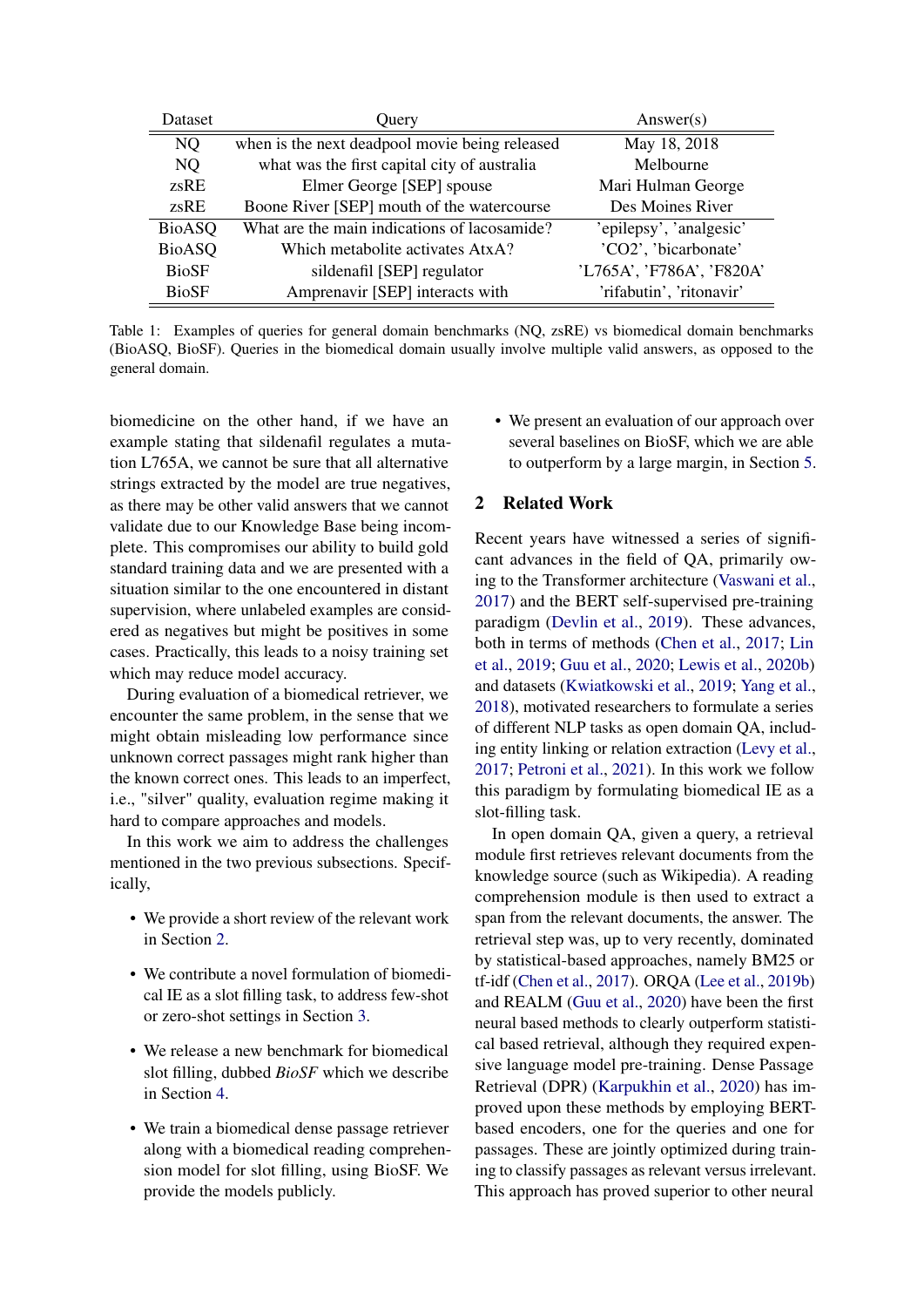based approaches and has quickly become the preferred method for open domain QA in subsequent work [\(Lewis et al.,](#page-7-6) [2020b;](#page-7-6) [Izacard and Grave,](#page-7-10) [2021;](#page-7-10) [Maillard et al.,](#page-7-11) [2021\)](#page-7-11).

Among the subsequent works, Retrieval Augmented Generation [\(Lewis et al.,](#page-7-6) [2020b\)](#page-7-6) employs an architecture based on DPR and BART [\(Lewis](#page-7-12) [et al.,](#page-7-12) [2020a\)](#page-7-12) that is optimized end to end during finetuning, to retrieve relevant documents and generate answers to queries. Fusion-in-decoder [\(Izac](#page-7-10)[ard and Grave,](#page-7-10) [2021\)](#page-7-10) employs DPR or BM25 as retrievers coupled with a T5 language model, to generate answers by attending at multiple passages simultaneously. For simplicity, we are not considering these approaches in this work, leaving their implementation for the biomedical domain for future work.

In an effort to fuel further research on this field, [Petroni et al.](#page-7-7) [\(2021\)](#page-7-7) introduced KILT, a new benchmark of knowledge intensive tasks, which contains among others two slot filling datasets, *zero-shot RE* which was first presented in [\(Levy et al.,](#page-7-3) [2017\)](#page-7-3) and *T-REx* introduced by [Elsahar et al.](#page-6-2) [\(2018\)](#page-6-2). In building our biomedical slot filling dataset we largely follow the conventions and format of KILT, with the intention to ease experimentation.

Finally, [Glass et al.](#page-7-13) [\(2021\)](#page-7-13) have presented a RAG model specifically finetuned for slot filling on the above datasets, showing significant improvement over the generic alternatives, which were finetuned on Natural Questions (NQ).

### <span id="page-3-0"></span>3 Biomedical Slot Filling

Formally, let us first define the task of IE. We assume a knowledge source  $K$ , consisting of passages  $p_i$ . Furthermore, we assume there exists a Knowledge Base that contains a number of entities  $e_i$ . Our goal is to extract from  $K$  all possible triples of the form  $e_a - r_i - e_b$  where  $r_i \in R$  and R is the set of possible relation types. For each  $e_i$  we assume that it has a specific entity type  $e_t$  and that each  $e_t$  can be involved in a specific subset of R.

Slot filling further formulates the above task as follows: we first employ a retrieval model  $M_r$  that encodes all passages  $p_i$  from K. The encoded passages are indexed to allow fast retrieval. At inference, for each  $e_i$  of type  $e_t$ , we consider all possible relations from R and construct the relevant queries  $q_i : e_i - r_i$ . Each query is then encoded and the resulting vector is used to query the index, returning the n most similar  $p_i$  in terms of the maximum

inner product:

$$
sim(q_i, p_i) = E_Q(q_i)^T E_P(p_i)
$$
 (1)

where  $E_Q$  is the query encoder and  $E_P$  is the passage encoder. Subsequently a reader model  $M_{qa}$ takes as input the above query and each of the retrieved passages and extracts zero, one or more spans, i.e., answers. Valid answers are considered as those representing an entity  $e_i$ .

Here, we adopt as  $M_r$  a neural, dense bi-encoder, namely DPR, which uses a different encoder for passages and queries, but any type of retriever can be used such as BM25, where  $E_Q = E_P$ . We initialize DPR's encoders with the ones presented in [\(Karpukhin et al.,](#page-7-9) [2020\)](#page-7-9) which were finetuned on the NQ benchmark. We subsequently train DPR on the dataset presented in Section [4,](#page-3-1) with the following loss function:

$$
L(q_i, p_i^+, p_i^-) = -\log \frac{e^{sim(q_i, p_i^+)} }{e^{sim(q_i, p_i^+)} + e^{sim(q_i, p_i^-)} }
$$
(2)

Unlike [\(Karpukhin et al.,](#page-7-9) [2020\)](#page-7-9), we assume that each training instance is a  $(q_i, p_i^+, p_i^-)$  tuple where  $p_i^+$  is a positive, i.e., relevant passage and  $p_i^-$  is a negative passage.

Regarding the reader comprehension model  $M_{aa}$ , we employ a pretrained BioBERT [\(Lee et al.,](#page-7-14) [2019a\)](#page-7-14) model and finetune it on the dataset of Section [4.](#page-3-1) To finetune we follow the standard approach for question answering with BERT where the input is the concatenated query and passage separated by special token *[SEP]* and the outputs are the start and end token positions within the passage. The training objective is the sum of the log-likelihoods of the correct start and end positions. For more details we refer the interested reader to [\(Devlin et al.,](#page-6-0) [2019\)](#page-6-0).

### <span id="page-3-1"></span>4 Biomedical Slot Filling Dataset

In order to build a slot filling dataset for biomedicine, we resort to a number of publicly available biomedical NER and RE datasets, summarized in Table [2.](#page-4-1) Each instance in these datasets contains the relation triple as well as the text where it was found, thus we can easily transform them in a question answering-like format for slot filling. In total, we build two datasets, one to train and evaluate the retriever and one for the reader model respectively.

Specifically for the retriever training, we use negative, i.e., null relation instances, as negatives.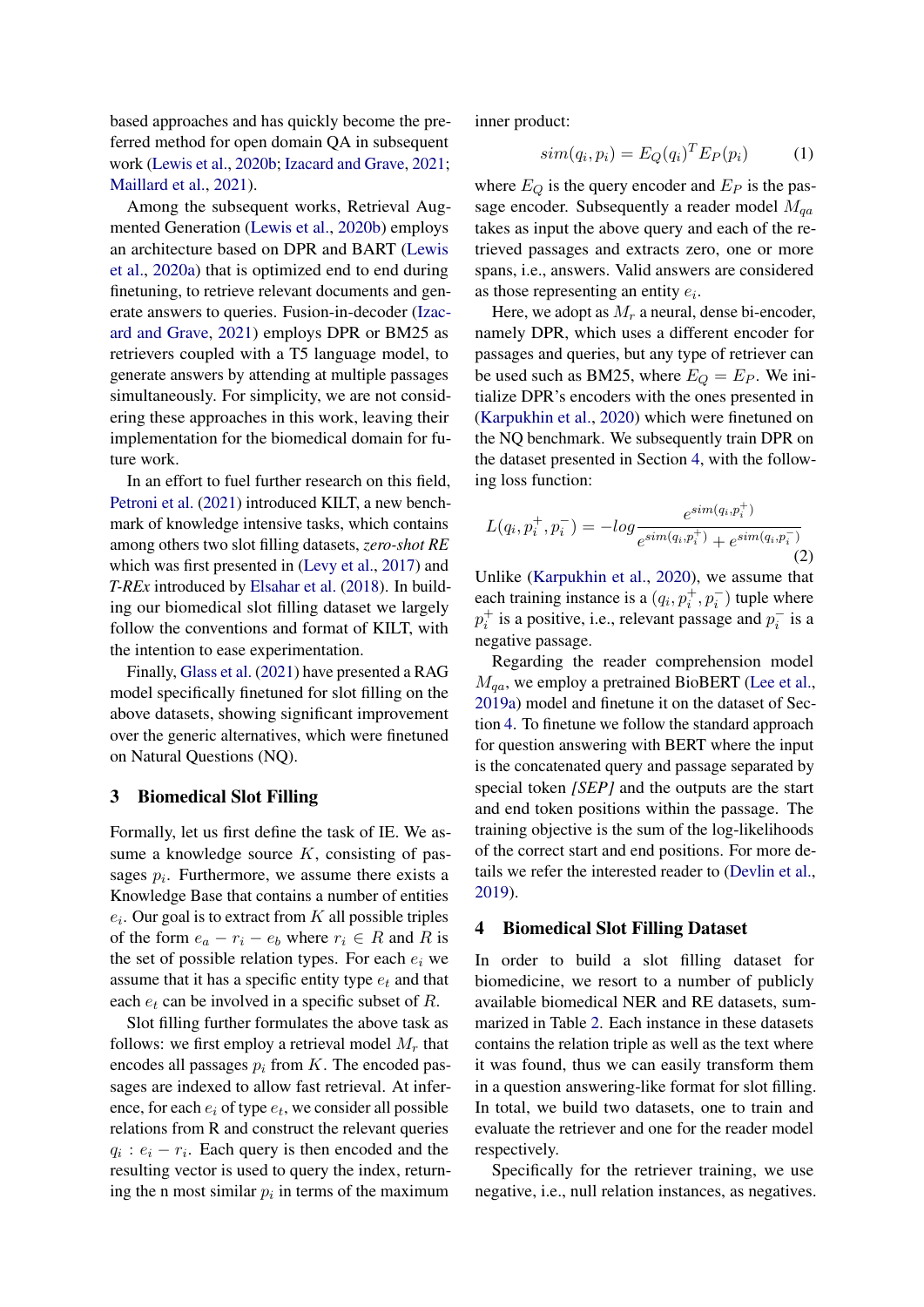<span id="page-4-1"></span>

| Dataset                                           | relation         | relation types | # instances |
|---------------------------------------------------|------------------|----------------|-------------|
| BioCreative V CDR (Li et al., 2016)               | compound-disease |                | 15,796      |
| BioCreative VI ChemProt (Krallinger et al., 2017) | compound-protein |                | 15,568      |
| DDIExtraction 2013 (Segura Bedmar et al., 2013)   | drug-drug        |                | 32,018      |

Table 2: Public datasets used to build our biomedical slot filling dataset, BioSF. The relation types for the drugdrug interactions dataset have been merged into one relation dubbed *interacts with*.

Additionally, we have used BM25 to add hard negatives to our dataset, exactly as [\(Karpukhin et al.,](#page-7-9) [2020;](#page-7-9) [Glass et al.,](#page-7-13) [2021\)](#page-7-13) have done previously. Although, as mentioned above, these negatives might entail some noise, similarly to when following a distant supervision approach we expect the noise to cancel out overall. Both datasets with their training, development and testing splits are released with our code. In the following, we refer to our dataset as *BioSF*.

## <span id="page-4-0"></span>5 Experiments

In this Section we present the experiments that we conducted, followed by a discussion on their implications. We are interested in evaluating our biomedical DPR retriever, our biomedical slot filling reader and finally the end to end slot filling approach.

### 5.1 Retrieval

First, we are interested to understand the performance of our approach against different baselines. To that end, we employ BM25 as well as two already finetuned DPR retrievers from [\(Karpukhin](#page-7-9) [et al.,](#page-7-9) [2020;](#page-7-9) [Glass et al.,](#page-7-13) [2021\)](#page-7-13). BM25 is a well established algorithm for retrieval, outperforming until very recently more sophisticated neural-based approaches. It is also particularly efficient and does not require any training, which makes it a very attractive option for real-world production settings. Nevertheless, it is a statistical, pattern matching based approach lacking the ability to learn semantics or context.

Regarding the general domain DPR models, since they are currently state of the art in the relevant general domain tasks, we seek to see if they can be used successfully for the biomedical domain. Our model is trained on far less data, which is nevertheless domain and task specific, therefore it is crucial to understand which approach fares better.

## 5.1.1 Experimental Setup

We employ a PubMed dump from April 2020 as our knowledge sourse, filtering to documents that have an abstract and splitting abstracts to roughly 100-token length passages. We also use a smaller subset of one million passages, in order to be able to search for optimal hyper-parameters and allow easy replication of results. In that subset, we randomly sample passages and add the gold passages from BioSF so as to make sure that a perfect retrieval algorithm would be able to retrieve all correct passages and find the answer. We highlight that this is an easier version of the real-world task, where the retriever needs to search among around 29 million passages.

For BM25, we employ the anserini package [\(Yang et al.,](#page-8-6) [2017\)](#page-8-6), and build a Lucene index on the pre-processed passages, whereas we used the off the shelf Huggingface models () for the general domain DPR retrievers.

For our retriever, we train DPR on the BioSF dataset, for 40 epochs keeping the best model in terms of the validation loss. We use a learning rate of 3e − 5, an Adam optimizer with default options and a training batch size of 32 examples. Subsequently, we encode the passages with the trained passage encoder. Encoding the full 29 million passages takes around 96 GPU hours on a V100. We then build a flat FAISS [\(Johnson et al.,](#page-7-18) [2019\)](#page-7-18) index for the encoded passages.

#### 5.1.2 Results

Initially, we conduct experiments on the smaller dataset that we described above of one million passages. As we noted in Section [1.2](#page-1-3) evaluating retrieval for slot filling or more broadly for QA in the biomedical domain is significantly different than in the general domain since in biomedicine a query has in most cases multiple answers as opposed to the general domain. Table [3](#page-5-0) illustrates the results for this first series of experiments.

As we can see the DPR models that have been finetuned on the general domain perform rather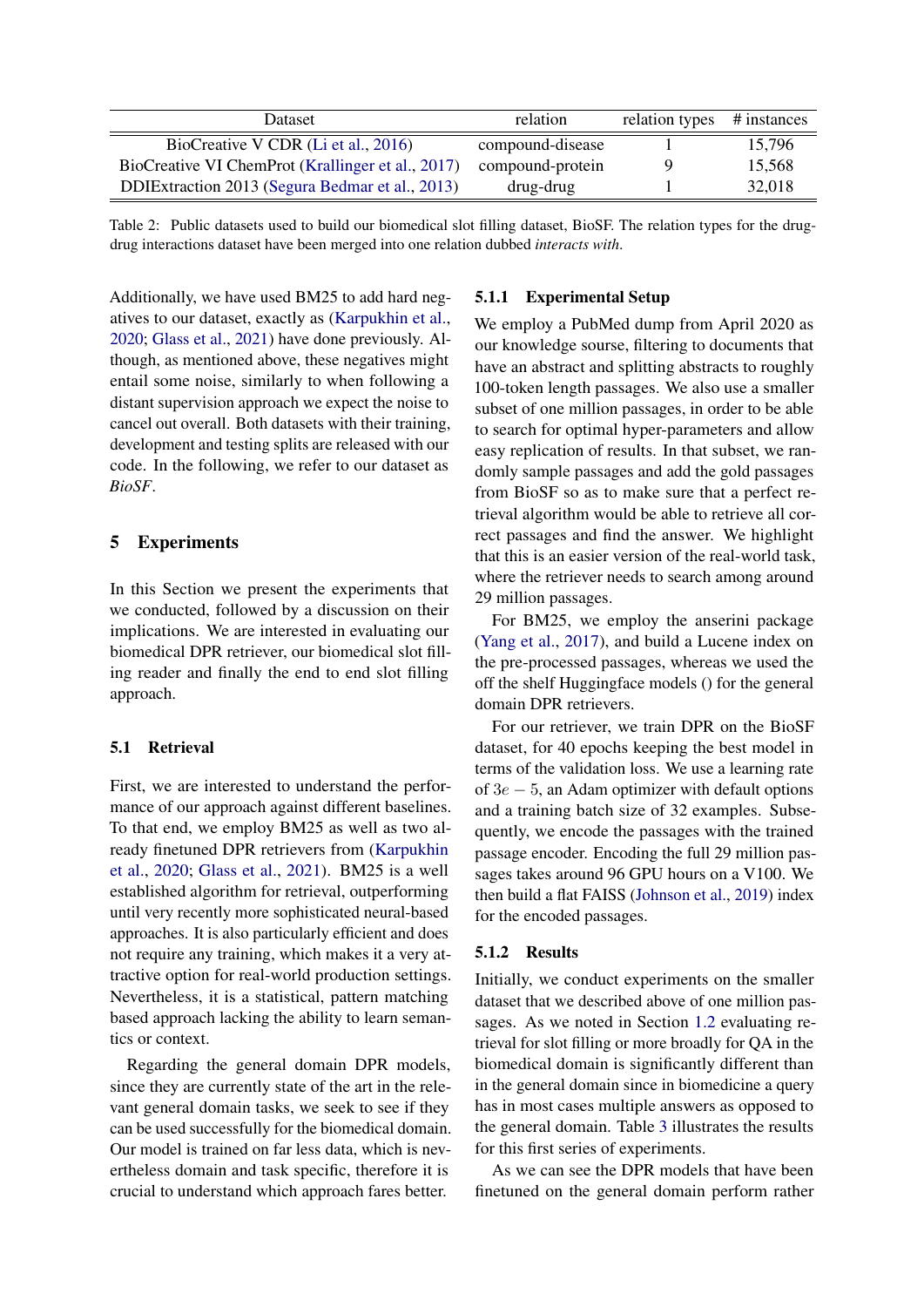<span id="page-5-0"></span>

| Retriever                             | hits $@1$   | hits@10 | hits@100 | index $size(Gb)$ |
|---------------------------------------|-------------|---------|----------|------------------|
| <b>BM25</b>                           | 214         | 36.1    | 60.6     | 1.1              |
| DPR-NQ (Karpukhin et al., 2020)       | 5.5         | 17.2    | 37.6     | 2.9              |
| DPR-multitask (Maillard et al., 2021) | 4.2         | 14.3    | 33.8     | 2.9              |
| DPR-zsRE (Glass et al., 2021)         | 7.6         | 19.6    | 37.2     | 2.9              |
| Bio-DPR(ours)                         | <b>31.0</b> | 55.1    | 72.5     | 2.9              |

<span id="page-5-1"></span>Table 3: Evaluation results for retrieval experiments on the BioSF development set using as content one million passages from PubMed. Values in bold show statistically significant results in terms of z-test at p-value of 0.05, whereas for our model we show the average across five different DPR training runs.

| Retriever     | hits $@1$ | hits $@10$ | hits @ $100$ | index size |
|---------------|-----------|------------|--------------|------------|
| <b>BM25</b>   | 11.0      | 30.3       | 56.1         | 29.4       |
| DPR-NO        | 5.2       | 17.9       | 38.9         | 90.0       |
| DPR-zsRE      | 2.3       | 10.2       | 26.4         | 90.0       |
| Bio-DPR(ours) | 11.5      | 33.2       | 59.1         | 90.0       |

Table 4: Evaluation results for retrieval experiments on the BioSF development set on full PubMed. Values in bold show statistically significant results for a z-test at p-value of 0.05.

poorly compared to the much lighter and computationally efficient BM25. Nevertheless, our model Bio-DPR, is substantially better than BM25 in all cases, achieving up to 19 points of improvement (in the case of hits  $@10$ ). These results, are aligned to the results previously presented for the general domain where BM25 has been outperformed by DPR. Nevertheless, in-domain training data seems critical for DPR to perform well for slot filling, a finding also shared in [\(Maillard et al.,](#page-7-11) [2021\)](#page-7-11).

The same findings apply for the full PubMed knowledge source, as illustrated in Table [4,](#page-5-1) although the improvement of our model over BM25 is much smaller but still significant.

#### 5.2 Slot Filling Reader

For the reader, we finetune a BioBERT-base and a BioBERT-large model on the BioSF training set. We further include two baselines, one trained on the BioASQ 8 QA dataset and one trained in the zeroshot RE (zsRE) dataset from [\(Levy et al.,](#page-7-3) [2017\)](#page-7-3). We employ these two baselines to test whether indomain data from a different task (BioASQ) or general domain data for the same task (zsRE) can be helpful in learning an accurate model.

For all models, we train up to ten epochs, keeping the best performing model on the development set, using a learning rate of  $3e - 5$ , a batch size of 32 and the Adam optimizer with default parameters. Table [5](#page-6-3) presents the results. We observe that the baselines perform rather poorly compared to the

models trained with in-domain slot filling data - a finding that highlights the importance of building an in-domain dataset for slot-filling.

### 5.3 End to End Evaluation

Having evaluated both components of our approach, we now turn our attention to the end to end setting, which simulates better a real world scenario. In this setting, we are given a head entity and a relation and we want to correctly extract the tail entity. To evaluate our approach in such a setting, we first use the triples included in the BioSF test set. This dataset contains 3,171 queries with 2.35 answers, i.e. tails, per query on average.

Additionally, we would like to understand how our approach performs in the zero-shot setting, i.e., for entities and relations that our model has not seen during training. To this end, we employ Hetionet [\(Himmelstein et al.,](#page-7-1) [2017\)](#page-7-1), a network of biomedical knowledge assembled from 29 biomedical Knowledge Bases, containing 24 distinct relation types. We keep nine relation types that our models have not previously seen, e.g., "expresses", "localizes", "treats" and randomly sample 500 queries, with 9.3 answers, i.e. tails, per query on average. We note that this dataset differs substantially to the previous one, in the sense that a query might have far more valid answers. For example, some queries have more than 100 valid answers.

In both cases, we first retrieve the top-100 passages for each query, from the full PubMed knowl-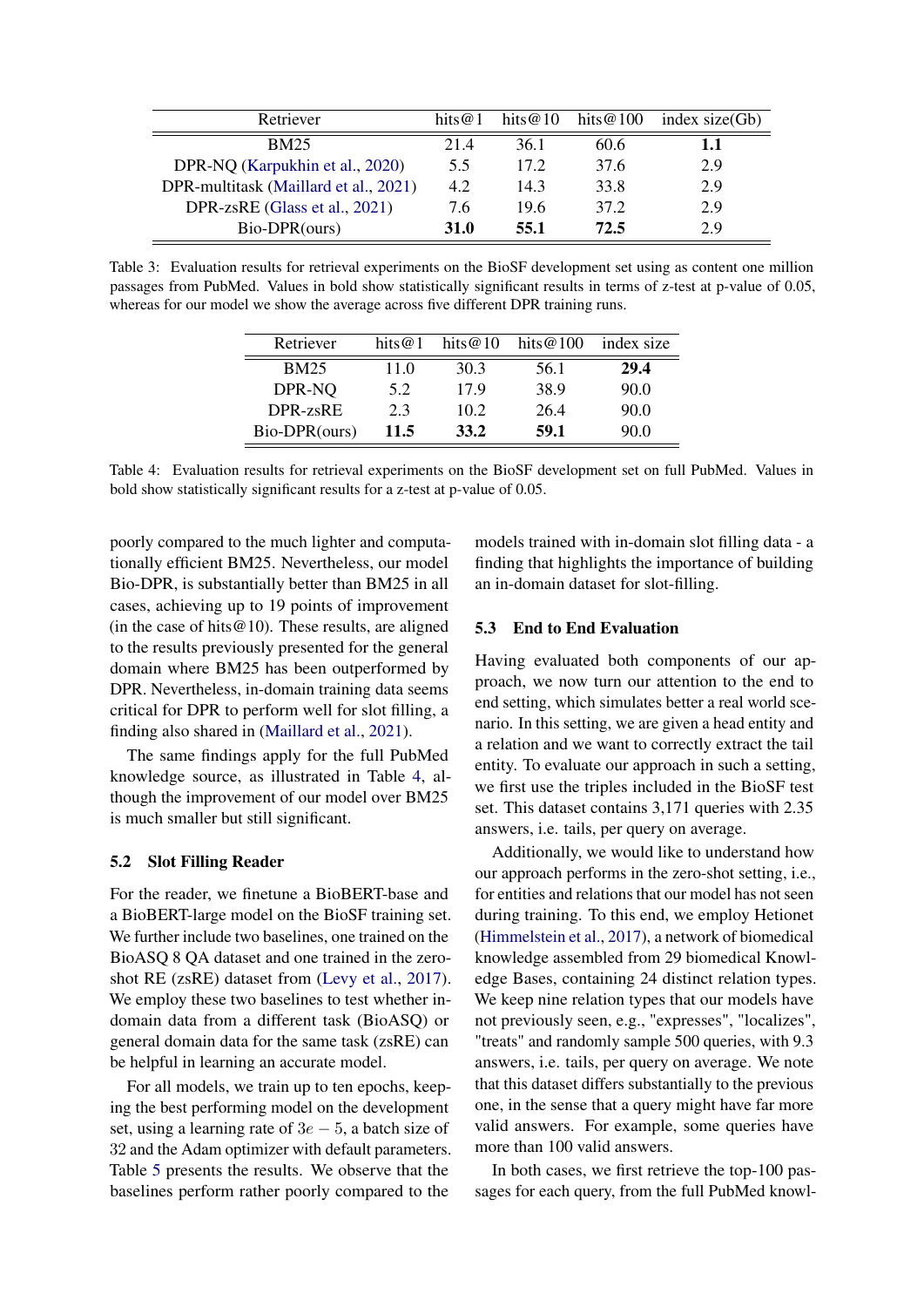<span id="page-6-3"></span>

| Model         | Data          | Exact Match(dev/test) F1(dev/test) |             |
|---------------|---------------|------------------------------------|-------------|
| BioBERT-base  | <b>BioASQ</b> | 13.10/13.44                        | 17.95/18.64 |
| "             | zsRE          | 16.59/15.77                        | 22.51/22.98 |
| "             | <b>BioSF</b>  | 52.30/54.67                        | 58.82/59.98 |
| BioBERT-large | <b>BioSF</b>  | 54.80/55.65                        | 60.92/61.55 |

<span id="page-6-4"></span>Table 5: Evaluation results for the reader experiments on the BioSF development and testing sets. We report the averages across five runs for each model, results in bold show a statistically significant improvement for a z-test at p-value of 0.05.

| Setting         | Dataset         | end-to-end micro-recall |
|-----------------|-----------------|-------------------------|
| <b>Standard</b> | BioSF test set  | 24.38                   |
| Zero-shot       | <b>Hetionet</b> | 18.66                   |

Table 6: End to end evaluation of our approach on a standard as well as a zero-shot setting.

edge source, using our bio-DPR model and subsequently we pass all query-passage pairs through our reader model. We evaluate with micro-recall since, as we discussed previously, there might be multiple valid answers not contained in our KB and we aim to examine what percentage of the KB triples we can extract from text. We note again that this is not a perfect evaluation as, besides the issue mentioned above, there might also be triples in Hetionet that do not appear in any sentence in the literature. Table [6](#page-6-4) illustrates our results. The recall is substantially low, a finding that is somewhat expected due to the imperfect nature of our evaluation setting, as well the challenging nature of the task, especially in the zero-shot setting. Nevertheless, we consider that these two additional datasets, will enable further research and improved approaches. Overall, the above experiments should be regarded as a stepping stone towards a novel paradigm for biomedical IE, overcoming the shortcomings of the current standard approach.

### 6 Conclusions and Future Work

In this work we formulated the task of biomedical Information Extraction as a slot filling problem. This approach aims to forgo the need for entity and relation type specific training data, which is scarce and costly to annotate in the biomedical domain. Additionally, this formulation allows to deal with the addition of new relation types, without needing to re-train the relevant models.

Additionally, we have introduced a new biomedical slot filling benchmark and used it to train a biomedical DPR model, a dual BERT-based encoder for retrieval, as well as a biomedical slot filling reader based on BioBERT. In a series of experiments our approach outperforms significantly a number of general domain baselines as well as the simpler BM25 retriever. Furthermore, our results illustrate the importance of in-domain, taskspecific training data, in line with findings from recent works [\(Glass et al.,](#page-7-13) [2021;](#page-7-13) [Maillard et al.,](#page-7-11) [2021\)](#page-7-11).

In future work, we aim to focus on sequence to sequence variants of this work such as the work in [\(Izacard and Grave,](#page-7-10) [2021\)](#page-7-10), as well as to conduct a thorough comparison of a standard biomedical IE system against our slot filling approach.

### References

- <span id="page-6-1"></span>Danqi Chen, Adam Fisch, Jason Weston, and Antoine Bordes. 2017. Reading wikipedia to answer opendomain questions. In *Proceedings of the 55th Annual Meeting of the Association for Computational Linguistics (Volume 1: Long Papers)*, pages 1870– 1879.
- <span id="page-6-0"></span>Jacob Devlin, Ming-Wei Chang, Kenton Lee, and Kristina Toutanova. 2019. [BERT: pre-training of](https://doi.org/10.18653/v1/n19-1423) [deep bidirectional transformers for language under](https://doi.org/10.18653/v1/n19-1423)[standing.](https://doi.org/10.18653/v1/n19-1423) In *Proceedings of the 2019 Conference of the North American Chapter of the Association for Computational Linguistics: Human Language Technologies, NAACL-HLT 2019, Minneapolis, MN, USA, June 2-7, 2019, Volume 1 (Long and Short Papers)*, pages 4171–4186. Association for Computational Linguistics.
- <span id="page-6-2"></span>Hady Elsahar, Pavlos Vougiouklis, Arslen Remaci, Christophe Gravier, Jonathon Hare, Frederique Laforest, and Elena Simperl. 2018. [T-REx: A large](https://aclanthology.org/L18-1544) [scale alignment of natural language with knowledge](https://aclanthology.org/L18-1544) [base triples.](https://aclanthology.org/L18-1544) In *Proceedings of the Eleventh International Conference on Language Resources and Eval-*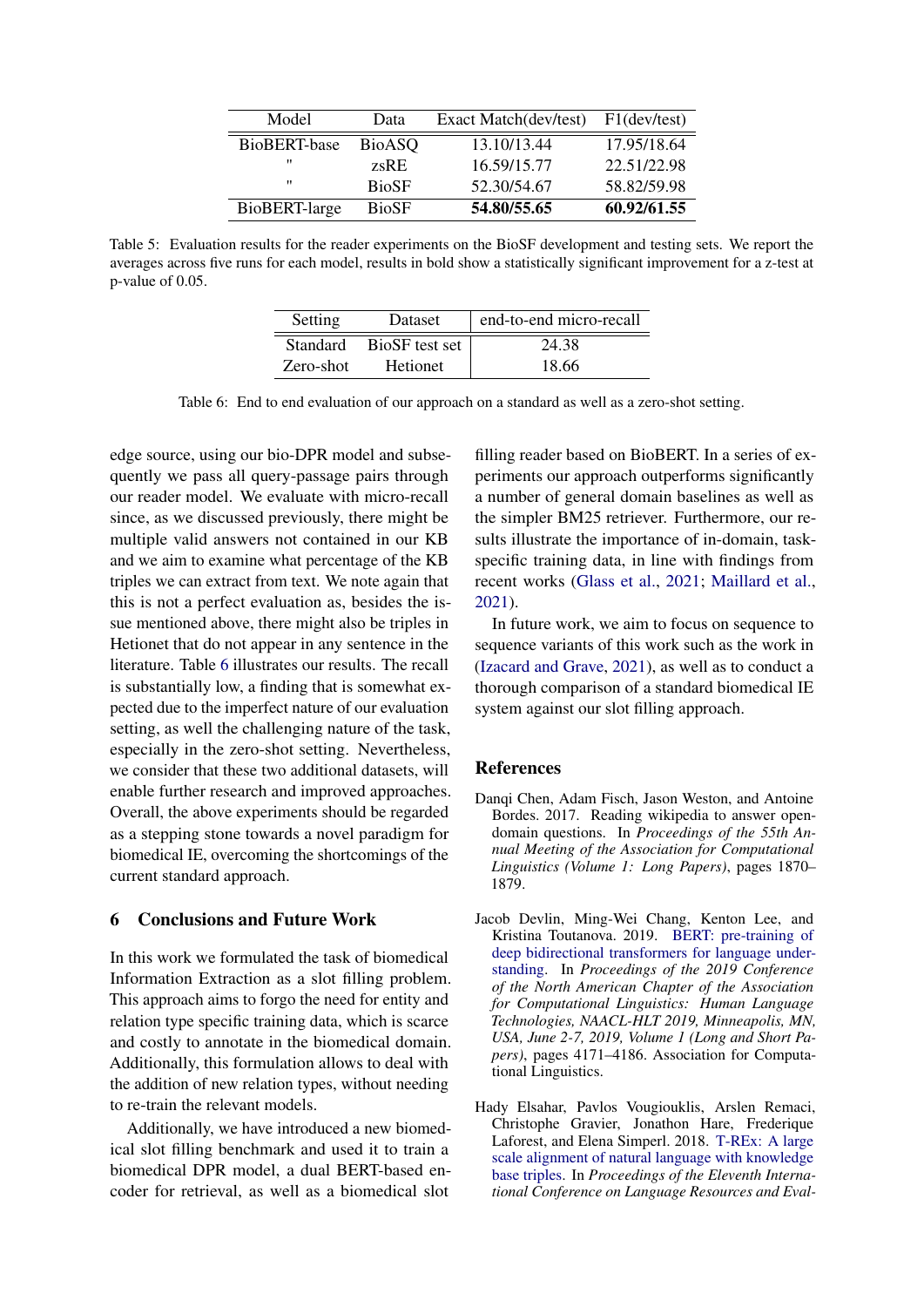*uation (LREC 2018)*, Miyazaki, Japan. European Language Resources Association (ELRA).

- <span id="page-7-13"></span>Michael Glass, Gaetano Rossiello, Md Faisal Mahbub Chowdhury, and Alfio Gliozzo. 2021. [Robust re](https://doi.org/10.18653/v1/2021.emnlp-main.148)[trieval augmented generation for zero-shot slot fill](https://doi.org/10.18653/v1/2021.emnlp-main.148)[ing.](https://doi.org/10.18653/v1/2021.emnlp-main.148) In *Proceedings of the 2021 Conference on Empirical Methods in Natural Language Processing*, pages 1939–1949, Online and Punta Cana, Dominican Republic. Association for Computational Linguistics.
- <span id="page-7-5"></span>Kelvin Guu, Kenton Lee, Zora Tung, Panupong Pasupat, and Ming-Wei Chang. 2020. Realm: Retrieval-<br>augmented language model pre-training. *arXiv* augmented language model pre-training. *preprint arXiv:2002.08909*.
- <span id="page-7-1"></span>Daniel Scott Himmelstein, Antoine Lizee, Christine Hessler, Leo Brueggeman, Sabrina L Chen, Dexter Hadley, Ari Green, Pouya Khankhanian, and Sergio E Baranzini. 2017. Systematic integration of biomedical knowledge prioritizes drugs for repurposing. *Elife*, 6:e26726.
- <span id="page-7-10"></span>Gautier Izacard and Édouard Grave. 2021. Leveraging passage retrieval with generative models for open domain question answering. In *Proceedings of the 16th Conference of the European Chapter of the Association for Computational Linguistics: Main Volume*, pages 874–880.
- <span id="page-7-18"></span>Jeff Johnson, Matthijs Douze, and Hervé Jégou. 2019. Billion-scale similarity search with gpus. *IEEE Transactions on Big Data*.
- <span id="page-7-9"></span>Vladimir Karpukhin, Barlas Oguz, Sewon Min, Patrick Lewis, Ledell Wu, Sergey Edunov, Danqi Chen, and Wen-tau Yih. 2020. Dense passage retrieval for open-domain question answering. In *Proceedings of the 2020 Conference on Empirical Methods in Natural Language Processing (EMNLP)*, pages 6769– 6781.
- <span id="page-7-16"></span>Martin Krallinger, Obdulia Rabal, Saber A Akhondi, et al. 2017. Overview of the biocreative vi chemicalprotein interaction track. In *Proceedings of the sixth BioCreative challenge evaluation workshop.*
- <span id="page-7-2"></span>Tom Kwiatkowski, Jennimaria Palomaki, Olivia Redfield, Michael Collins, Ankur Parikh, Chris Alberti, Danielle Epstein, Illia Polosukhin, Jacob Devlin, Kenton Lee, et al. 2019. Natural questions: a benchmark for question answering research. *Transactions of the Association for Computational Linguistics*, 7:453–466.
- <span id="page-7-14"></span>Jinhyuk Lee, Wonjin Yoon, Sungdong Kim, Donghyeon Kim, Sunkyu Kim, Chan Ho So, and Jaewoo Kang. 2019a. Biobert: pre-trained biomedical language representation model for biomedical text mining. *arXiv preprint arXiv:1901.08746*.
- <span id="page-7-8"></span>Kenton Lee, Ming-Wei Chang, and Kristina Toutanova. 2019b. Latent retrieval for weakly supervised open domain question answering. In *Proceedings of the 57th Annual Meeting of the Association for Computational Linguistics*, pages 6086–6096.
- <span id="page-7-3"></span>Omer Levy, Minjoon Seo, Eunsol Choi, and Luke Zettlemoyer. 2017. Zero-shot relation extraction via reading comprehension. In *Proceedings of the 21st Conference on Computational Natural Language Learning (CoNLL 2017)*, pages 333–342.
- <span id="page-7-12"></span>Mike Lewis, Yinhan Liu, Naman Goyal, Marjan Ghazvininejad, Abdelrahman Mohamed, Omer Levy, Veselin Stoyanov, and Luke Zettlemoyer. 2020a. Bart: Denoising sequence-to-sequence pretraining for natural language generation, translation, and comprehension. In *Proceedings of the 58th Annual Meeting of the Association for Computational Linguistics*, pages 7871–7880.
- <span id="page-7-6"></span>Patrick Lewis, Ethan Perez, Aleksandra Piktus, Fabio Petroni, Vladimir Karpukhin, Naman Goyal, Heinrich Küttler, Mike Lewis, Wen-tau Yih, Tim Rocktäschel, et al. 2020b. Retrieval-augmented generation for knowledge-intensive nlp tasks. *arXiv preprint arXiv:2005.11401*.
- <span id="page-7-15"></span>Jiao Li, Yueping Sun, Robin J Johnson, Daniela Sciaky, Chih-Hsuan Wei, Robert Leaman, Allan Peter Davis, Carolyn J Mattingly, Thomas C Wiegers, and Zhiyong Lu. 2016. Biocreative v cdr task corpus: a resource for chemical disease relation extraction. *Database*, 2016.
- <span id="page-7-4"></span>Chen Lin, Timothy Miller, Dmitriy Dligach, Steven Bethard, and Guergana Savova. 2019. A bert-based universal model for both within-and cross-sentence clinical temporal relation extraction. In *Proceedings of the 2nd Clinical Natural Language Processing Workshop*, pages 65–71.
- <span id="page-7-0"></span>Yankai Lin, Shiqi Shen, Zhiyuan Liu, Huanbo Luan, and Maosong Sun. 2016. Neural relation extraction with selective attention over instances. In *Proceedings of the 54th Annual Meeting of the Association for Computational Linguistics (Volume 1: Long Papers)*, volume 1, pages 2124–2133.
- <span id="page-7-11"></span>Jean Maillard, Vladimir Karpukhin, Fabio Petroni, Wen-tau Yih, Barlas Oğuz, Veselin Stoyanov, and Gargi Ghosh. 2021. Multi-task retrieval for knowledge-intensive tasks. *arXiv preprint arXiv:2101.00117*.
- <span id="page-7-7"></span>Fabio Petroni, Aleksandra Piktus, Angela Fan, Patrick Lewis, Majid Yazdani, Nicola De Cao, James Thorne, Yacine Jernite, Vladimir Karpukhin, Jean Maillard, et al. 2021. Kilt: a benchmark for knowledge intensive language tasks. In *Proceedings of the 2021 Conference of the North American Chapter of the Association for Computational Linguistics: Human Language Technologies*, pages 2523–2544.
- <span id="page-7-17"></span>Isabel Segura Bedmar, Paloma Martínez, and María Herrero Zazo. 2013. Semeval-2013 task 9: Extraction of drug-drug interactions from biomedical texts (ddiextraction 2013). Association for Computational Linguistics.